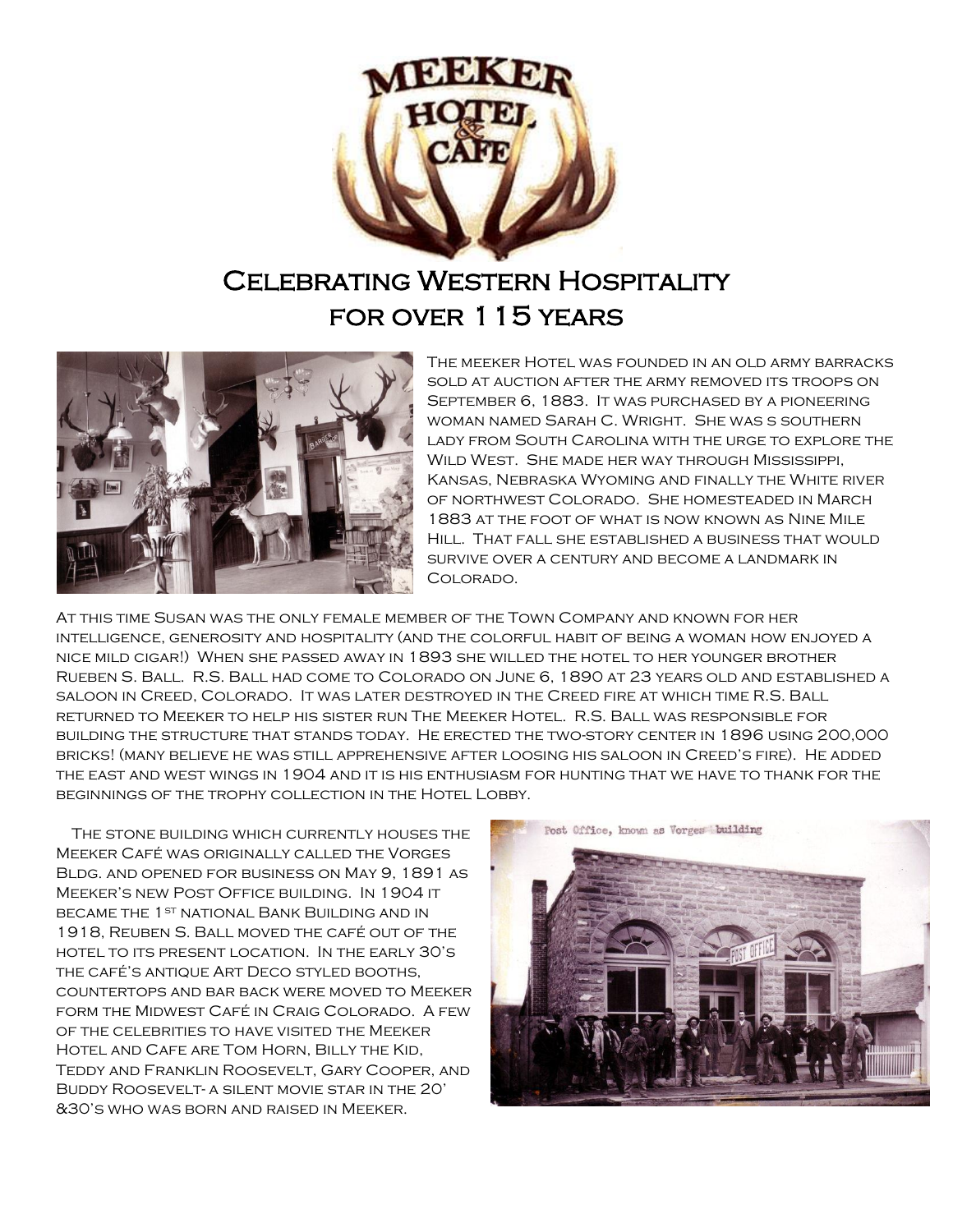## **Breakfast**

#### **Eggs and Omelets**

2-2-2 – Two eggs, two pancakes and two fresh cooked breakfast meats (sausage, ham or bacon)……… 9.25

Sunrise – Two eggs, choice of bacon, ham or sausage served with golden hash browns, toast and jam….. 8.25

The Meeker Omelet – Three eggs packed with ham, bacon, sausage and covered with shredded cheddar cheese. Served with golden hash browns, toast and jam…….. 9.95

The Veggie Lover Omelet – Three eggs filled with green peppers, onions, mushrooms and tomatoes served with golden hash browns, toast and jam..... 8.25

Build Your Own Omelet – Three eggs served with your choice of three fillings (sausage, bacon, green peppers, onions, chedder, mushrooms, tomatoes, or salsa) served with hash browns and toast and jam…… 9.95

#### **Biscuit Specials**

Sausage Biscuits – Freshly baked, golden brown buttermilk biscuit filled with a sausage patty, one egg and cheddar cheese served with hash browns…… 8.25 Add a side of country gravy…. .75 (may substitute slice of ham or 2 slices of bacon)

Chicken Fry Biscuit – Freshly baked, buttermilk biscuit filled with a perfect petite chicken fry steak, one egg and cheddar cheese served with hash browns and a side of our homemade country gravy…. 9.25

### **Café Specialties**

Biscuits and Gravy – Freshly baked golden brown buttermilk biscuit smothered in our homemade country sausage gravy- (1) biscuit….. 5.25 (2) biscuits…… 6.25

High Country Skillet - (a customer favorite) Our delicious breaded steak, two eggs & hash browns smothered in our signature country sausage gravy topped with melted cheese & served with toast and jam….. 10.25

Chicken Fried Steak & Eggs – Our delicious breaded steak covered with our homemade sausage gravy, served with two eggs, hash browns, toast and jam…. 10.25

Breakfast Burrito – Three eggs, scrambled, topped with bacon, sausage, hash browns & cheese wrapped in a flour tortilla & smothered in our own green chili sauce…… 9.95

French Toast – Thick slices of Texas toast dipped in our special batter than grilled to a crispy golden brown and topped with confectioners' sugar..... (1)….. 1.95 (2)…… 3.95 (3)…… 5.95

Meeker's Hearty Hamburger Steak – A juicy 1/3 lb patty served with homemade au jus, two golden brown pancakes, hash browns and two eggs cooked your way!……. 10.95

Pancakes – Golden and fluffy (1) Cake….. 1.95 (2) Cakes…..3.95

| Sides: French Toast (1) 1.95 (2) 3.95 |                            |
|---------------------------------------|----------------------------|
| Hash browns3.50                       | Eggs $(1)$ 1.25 $(2)$ 2.50 |
| Sausage Patties (2) 3.75              | Toast 1.50                 |
| Ham 4.50                              | Green Chili Side2.25       |
| Bacon $(3)$ 2.95                      | Sausage Gravy Side2.25     |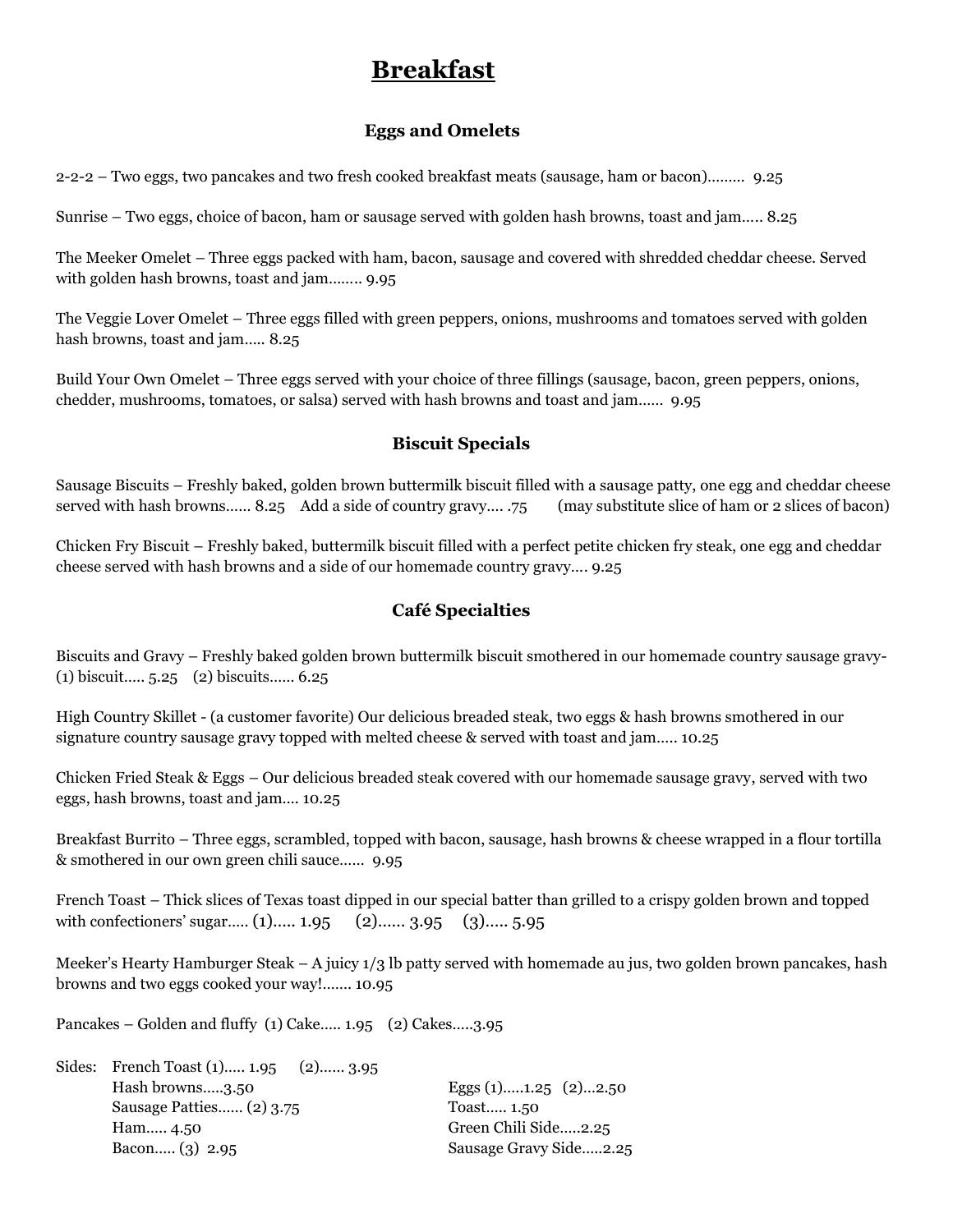# **Lunch**

Served 11 am to 2 pm

## **Soup and Salad**

Cup of Homemade soup…. 2.75 Bowl of Homemade soup with dinner roll…… 5.25

Dinner Salad: Mixed greens topped with tomato, carrot sticks and croutons…….. 3.75

Chicken Walnut Salad: A Grilled chicken breast served atop fresh mixed greens tossed with walnuts, dried cranberries, tomatoes and cucumbers. Your choice of dressing and a dinner roll. Whole…. 11.95 Half…… 7.25

Chef Salad: Mixed greens are topped with turkey, ham, sliced hardboiled egg, tomato, red onion and cucumbers. Your choice of dressing and a dinner roll. Whole…… 11.95 Half…… 7.25

Cobb Salad: Tender turkey, crispy bacon, sliced hardboiled egg, blue cheese and red onion line up beautifully on a bed of mixed greens. Your choice of dressing and a dinner roll. Whole……..12.25 Half……….7.25

Chicken Caesar Salad: Fresh romaine lettuce tossed in classic creamy Caesar dressing topped with parmesan cheese, croutons and topped with a marinated chicken breast. Whole…..11.95 Half……7.25

Homemade dressings: Balsamic Vinaigrette, Raspberry Vinaigrette, Honey Sesame, Honey Mustard, Blue Cheese, Ranch or Caesar Store Bought dressings: Creamy French, Italian, Thousand Island

## **Hot and Hearty Lunches**

Add a cup of soup or dinner salad…..3.50

Hot Sandwiches: Your choice of slow cooked roast beef or tender roast turkey classic sandwich with mashed potatoes, gravy and vegetables…….. 10.25

Chicken Fried Steak Dinner: A Meeker Café Classic! Chicken fried steak, mashed potatoes, gravy and vegetable…. 11.50

Hamburger Steak Dinner: Ground beef patty, grilled onions & mushrooms, mashed potatoes and vegetable….10.25

All Burgers and Sandwiches are served with your choice of French fries, homemade macaroni and cheese, or cottage cheese. Substitute your side for a cup of soup or a dinner salad: \$1.50 Add a side of Ranch or BBQ: \$.50

## **Café Burgers and Sandwiches**

All burgers are 1/3 pound fresh ground chuck. Add a second patty for 1.75

Classic Cheese Burger: Char grilled and topped with choice of Cheddar, Jack or Swiss cheese on a toasted bun…. 8.50

Build Your Own Burger: Choose your cheese and add two additional toppings to top a 1/3 lb burger: Grilled Onions, mushrooms, avocado spread, jalapenos, bacon…. 9.50

Patty Melt: Char drilled and topped with melted Swiss cheese and grilled onions on grilled sourdough bread….. 8.95 Make it a Chicken Patty Melt……9.95

Classic Grilled Chicken Sandwich: Marinated chicken, char grilled. Served on a toasted bun with lettuce and tomato… 8.95

BLT: A light classic-bacon, lettuce, tomato served on toasted whole wheat with mayonnaise…… 7.00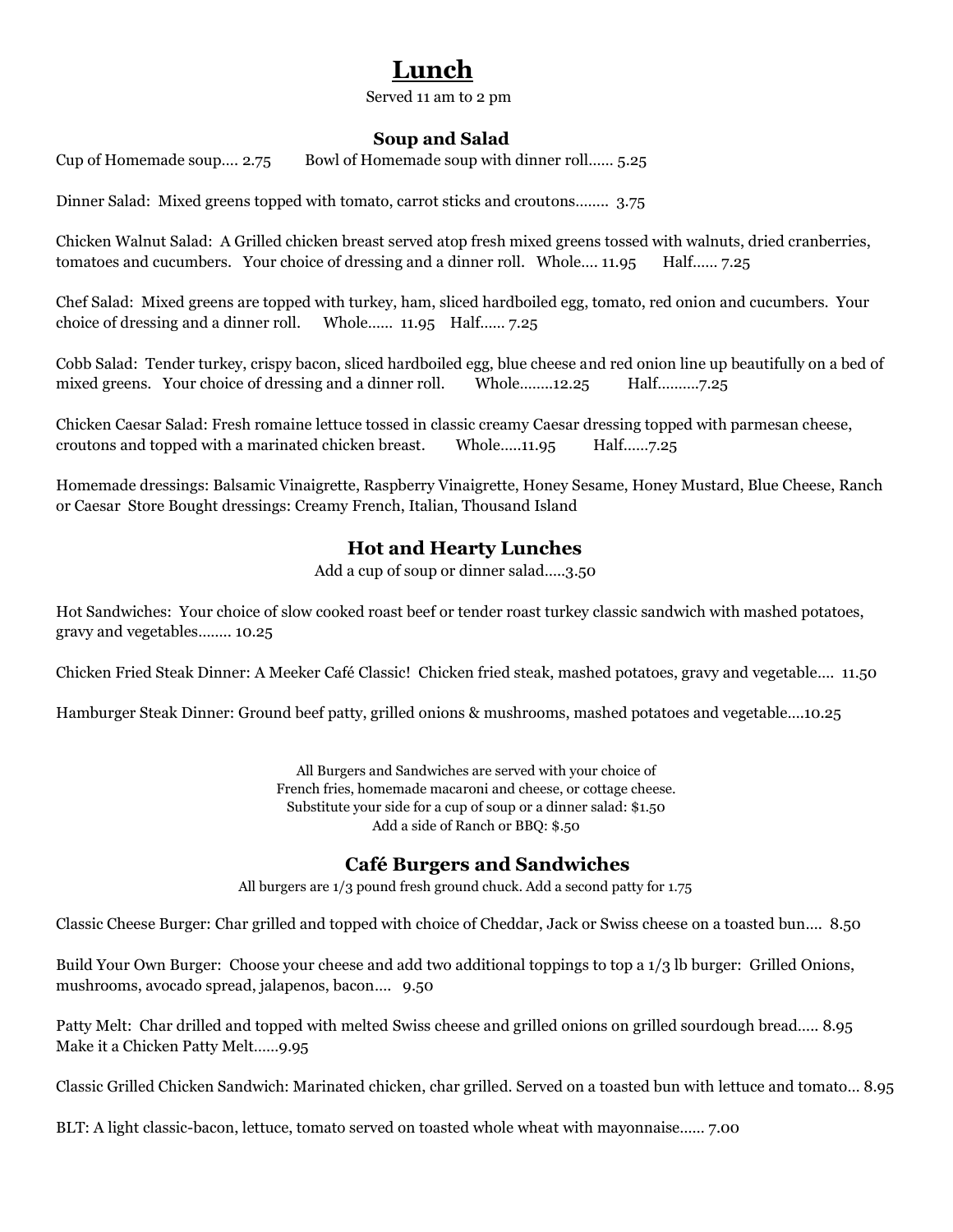BLAT: It may not sound pretty to the ear, but it's tasty to the tummy. Same as above with avocado spread….. 7.95

Turkey Buzzer: Sliced turkey breast, avocado spread and Swiss cheese on grilled sourdough….. 8.75

French Dip: Slow roasted roast beef stacked on a hoagie bun served with au jus…… 8.95

Chicken Fried Steak Sandwich: Meeker's favorite on a hoagie bun served with lettuce, tomato and mayo….. 9.95

#### **Beverages**

Pepsi Cola Products: 1.50 with refill Iced Tea: 1.50 with refill Coffee:1.25 Hot Tea: 1.25 Hot Cocoa:1.50 Milk: one size 1.75 Orange Juice: one size 1.75 Lemonade: one size 1.95

The stone building which currently houses the **Meeker Café** was originally called the Vorges Bldg. It opened for business on May 9, 1891 as Meeker's new Post Office building. In 1904 it became the 1st National Bank Building and in 1918, Reuben S. Ball moved the Café out of the hotel to its present location. In the early 30's, the café's antique Art Deco styled booths, countertops and bar back were moved to Meeker form the Midwest Café in Craig Colorado. The Café underwent extensive renovation in 2002 to uncover the brick walls, original hardwood floors and add a tin ceiling. A few of the celebrities to have visited the **Meeker Hotel and Cafe** are Tom Horn, Billy the Kid, Teddy and Franklin Roosevelt, Gary Cooper, and Vice President Dick Cheney's secret service squad!

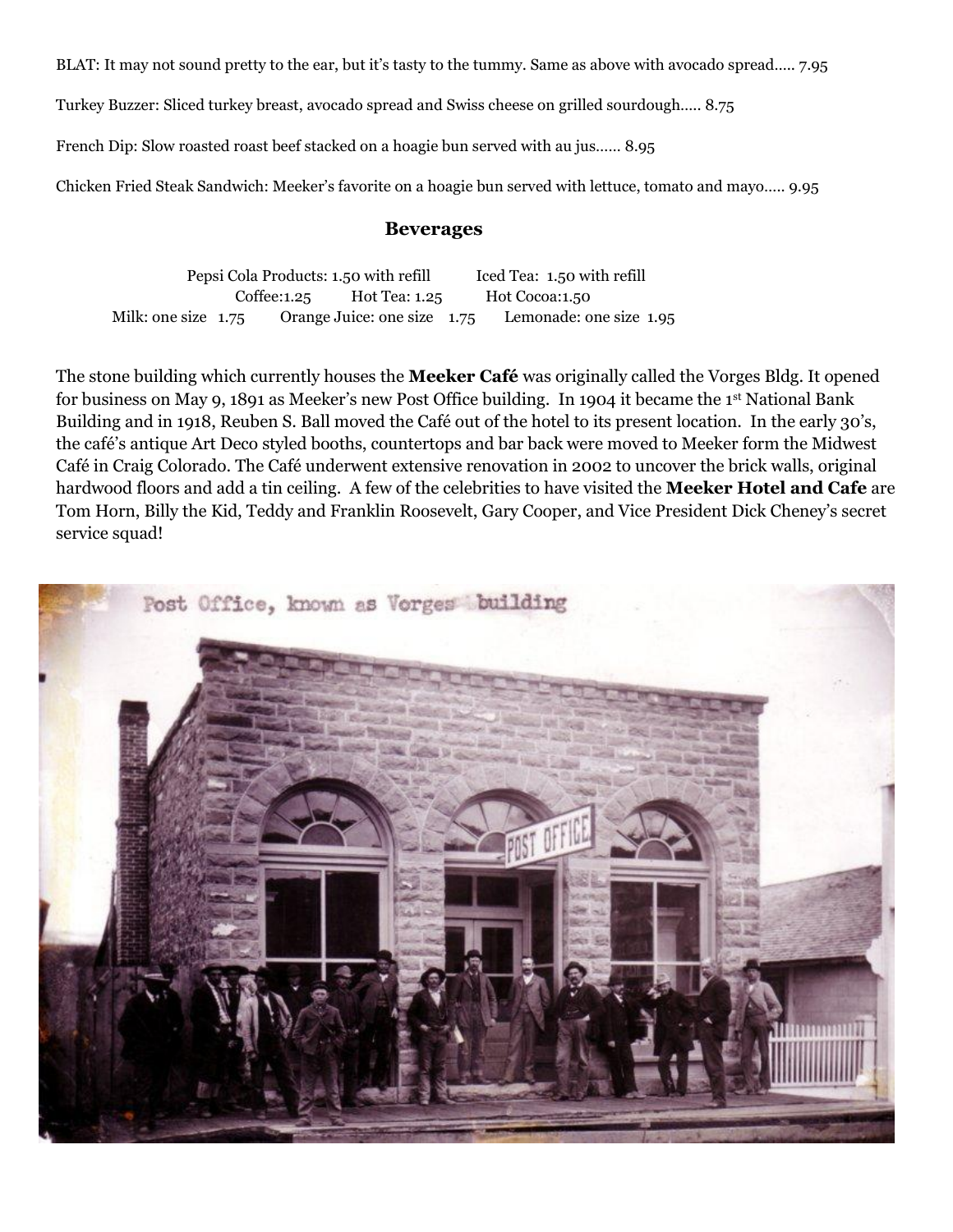## **Dinner**

## **Appetizers**

Sautéed Mushroom Caps: If you love mushrooms, you will love these fresh, marinated mushrooms enhanced with garlic and our seasoning blend….. 6.95

Breaded cheese Sticks served with Marinara sauce……. 6.95

Onion Rings, breaded and fried golden brown. ½ lb…… 5.50 Whole lb…… 7.50

## **Soup and Salad**

Cup of Homemade soup…. 2.75 Bowl of Homemade soup with dinner roll…… 5.25

Dinner Salad: Mixed greens topped with tomato, carrot sticks and croutons…….. 3.75

Chicken Walnut Salad: A Grilled chicken breast served atop fresh mixed greens tossed with walnuts, dried cranberries, tomatoes and cucumbers. Your choice of dressing and a dinner roll. Whole.... 11.95 Half...... 7.25

Chef Salad: Mixed greens are topped with turkey, ham, sliced hardboiled egg, tomato, red onion and cucumbers. Your choice of dressing and a dinner roll. Whole…… 11.95 Half…… 7.25

Cobb Salad: Tender turkey, crispy bacon, sliced hardboiled egg, blue cheese and red onion on a bed of mixed greens. Your choice of dressing and a dinner roll. Whole...12.25 Half...........7.25

Chicken Caesar Salad: Fresh romaine lettuce tossed in classic creamy Caesar dressing topped with parmesan cheese, croutons and topped with a marinated chicken breast. Whole…..11.95 Half……7.25

Homemade dressings: Balsamic Vinaigrette, Raspberry Vinaigrette, Honey Sesame, Honey Mustard, Blue Cheese, Ranch or Caesar Store Bought dressings: Creamy French, Italian, Thousand Island

#### **Entrees**

The following dinner entrees are served with a choice of: sweet potato French fries, baked potato with sour cream & butter, French fries, or mashed potatoes with brown gravy or country white gravy. Dinners are served with a signature vegetable, dinner salad and roll.

Prime Rib: Our Saturday night special. Roasted garlic, olive oil, rosemary and thyme crusted prime rib, slow roasted and served to your temperature choice with a side of au jus. 12 ounce..... 23.95

Rib Eye Steak: Hand cut, well marbled and grilled to your taste. 12 ounce……. 21.95

Sirloin Steak: 12 ounces of Certified Angus Beef, grilled to perfection…….20.95

Country Fried Steak Dinner: A local favorite! Our delicious breaded steak covered in signature country white gravy served with mashed potatoes, vegetable, salad and dinner roll…….14.95

Chicken Breast Dinner: A marinated breast, char broiled and tender served lightly seasoned or topped with either spicy barbeque or honey teriyaki……… 12.95

Mediterranean Salmon: Wild salmon seasoned with Mediterranean sea salt, garlic, basil and oregano and sautéed to insure flavor and tenderness…… 15.95

Catfish: Fried Catfish filet, hand-breaded to order, served alongside hushpuppies…… 13.95